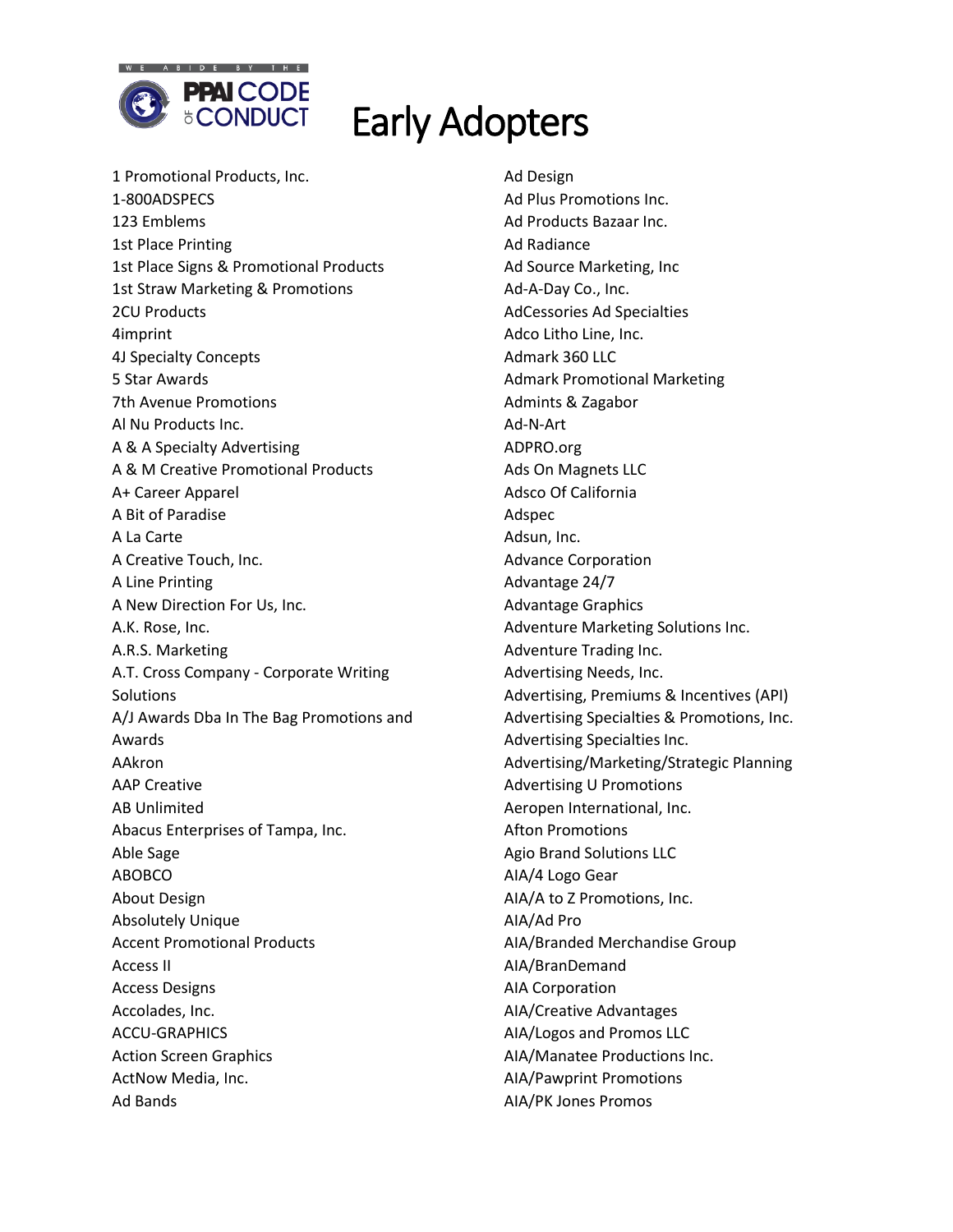

AIA/Red Rover Promotions AIA/Trinkets & Treasure Promotional Product Aiia LLC AIMastermind Group/ Graphic Revolutions ALART Alexander Manufacturing Co. All In One All Wrapped Up Allegra Print & Imaging Allegro Business Products Allen & Goel Marketing Co. Alliance Promotional Products LLC Allied Products Corporation Alpec Team Alpha Gifts LLC ALPHA PROMOTIONS, INC. Alphabroder Alpi International, Ltd. AlightPromos.com Aloe Up Suncare Products AMARO, Inc. AMC Sales Promotions Co., Inc. American Ad Bag Co. American Artisan American Greenwood, Inc. American Printing & Promotions American PromoPrint, Inc. American Solutions for Business Americanna Corp. AmeriCraft Promotional Products (a Division of Semco) Aminco International (USA) Inc. Amity Graphics Inc AMP Promotional Products, LLC Amplified Image Marketing Amsley Promotions Amsterdam Advertising Associates Anchor Promotions Andrade Promotions Andrew Philips / Millennium Leather, LLC Anniversary Advertising, Inc. Anseco

Anything Goes Promotions, Inc. Anything Promo & Force 5 Trading Apollo Tools Ltd. Apparel Expressions APPLAUSE SPECIALTY ITEMS-SOUTH Apple Advertising Apple Imprints Apparel Inc. Apple Valley Promotions Aprons, Etc. Apropos Promotions Archie's Recognition Arete Branding Ariel Premium Supply, Inc. Arizona Cap Company ARosa Marketing Artina Promotional Products, LLC Artistic Toy Manufacturing, Inc. ASAP Promotions Ash City Ashlin BPG Marketing Astor Chocolate **AstutePack** Atlantis Enterprises, Inc. AuthentiBrand Inc. Aventa Avid Branding Inc Award Specialties AwardPros of Philadalphia Awards & Frames Awards Of Honor Axis Promotions A-Z Office Resource AZX Sport B & B Custom Designs Bag Lady's BAG MAKERS, Inc. Baker Creative Advertising Baker's Marketing Group of PBI Balady Promotions Inc.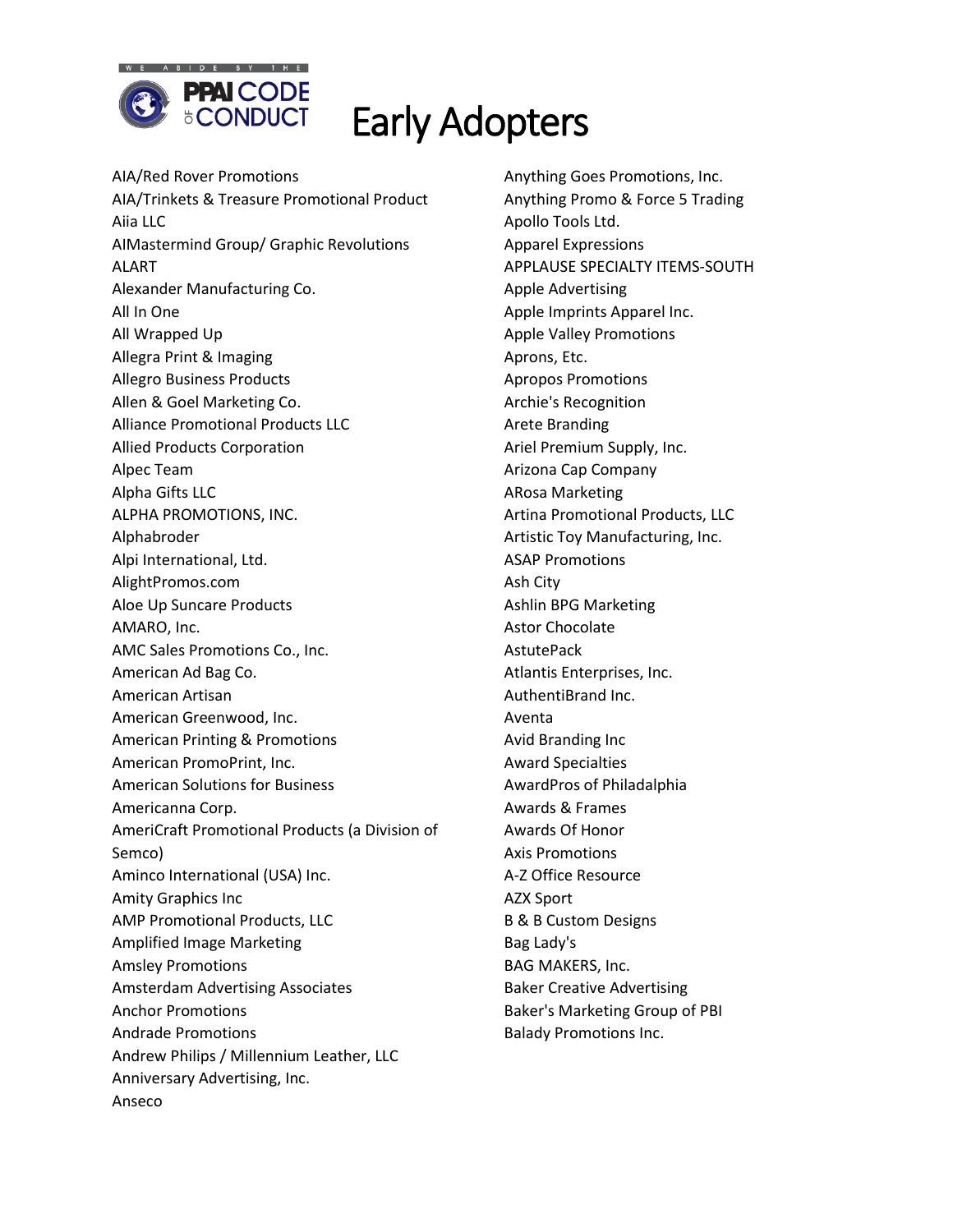

Ball Pro Promotional Group Ballyhoo Banaka, Inc. Bankers Pen Co. Inc. Banta Promotions LLC Barakat Inspirational Gifts Barbara LaGatta Promotional Products, Inc. Bardach Awards Inc. Bartholomew Graphics Bates-Wells, Inc. BAY AREA UNIFORMS & APPAREL INC. Bay State Specialty Co. Bea Promo Beacon Promotions, Inc. Bell Business Forms Bensussen Deutsch & Associates, Inc. (BDA) Bento's Promotions Bergman Incentives Berney-Karp, Inc. Best Impressions Bestitched Better Life Industries, LLC Benchmark Graphics Beverly Hills International, Inc. Beyond Zebra BIC Graphic USA Big Deal Promotions Birchcraft Studios Biz Mark, Inc BizPins, Inc. Black Tie Promotional Products Blink DesignWear Blouin Displays Blue Dog Merch BLUE GENERATION Blue Mesa Operations, Inc. Blue Sky Outfitters, Inc. BlueCotton Bluemack Inc. BN Promos Boardroom Eco Apparel Bodek and Rhodes

Bold Images Bolin Events Bonica Precision (Canada) Inc. Bonus Marketing, Inc. Bowers & Associates, Inc. Bowled Over Promotions Bozarth Group, Inc. Brand Alliance Inc. Brand Fuel, Inc. Brandable Things Branders.Com BrandAffix, LLC BRIDGE(R) Printing & Promotional Products Inc Bright Ideas, LLC BrightWise Bristol ID Technologies Britten Designs/Green Ink Works Broder Bros. Brooklyn Stitch Brown & Bigelow Inc. Bruce Fox, Inc. Bruno Group Signature Events BUDGETCARD Inc. Bullet Bullpen Marketing Business Impact Group Business Innovations BuzzTag BxB Group Inc. By Invitation Only / Dba Bing Promotional Products Bywater Business Solutions C. Sanders Emblems Cajun-Connections Calconix, Inc. California Tattoos CalTen Promotions, LLC Caro-Line Camsing Global, LLC Candlewood Marketing Assoc, LLC. Cap America, Inc. Capstone Promotions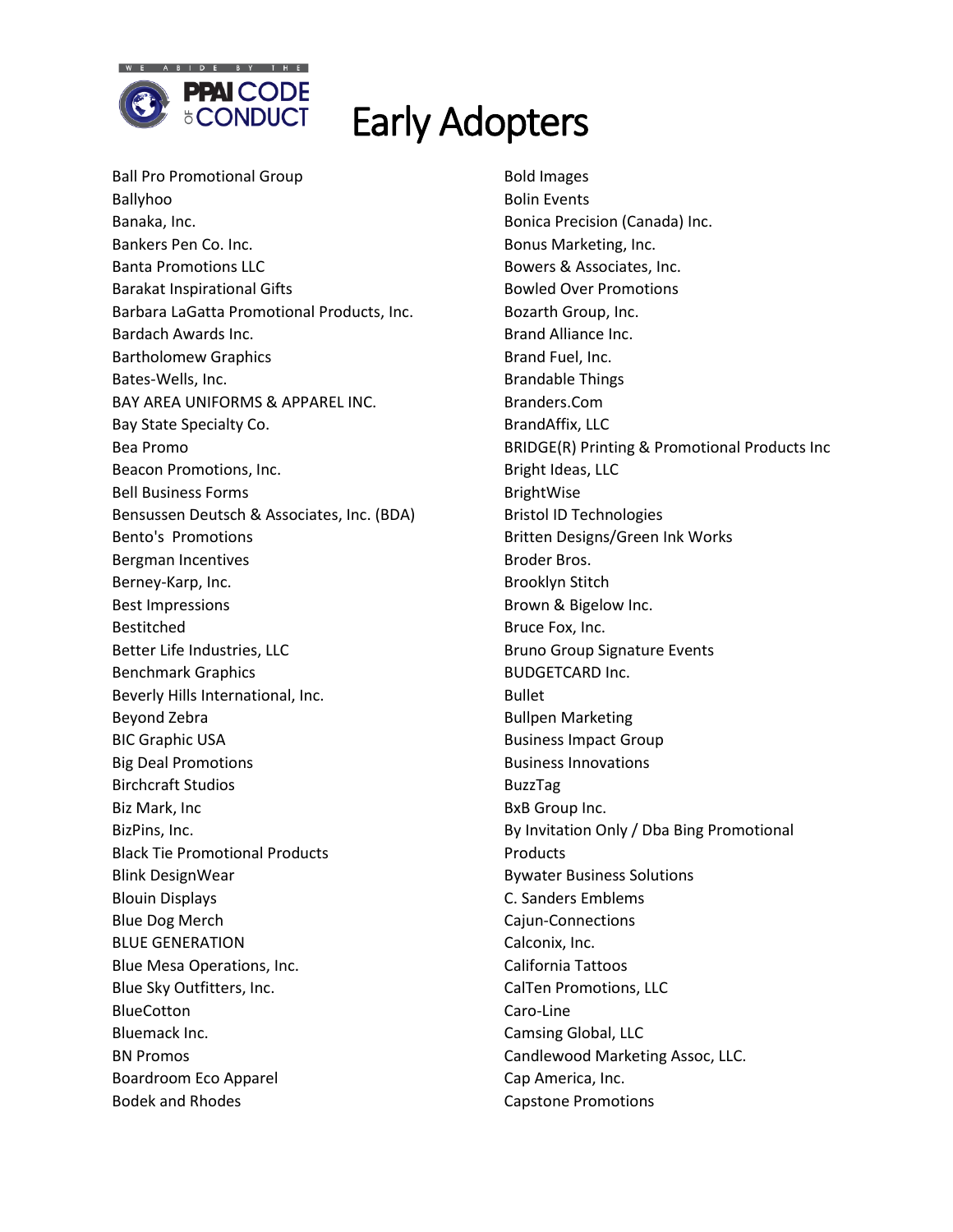

Captive Ad Solutions Castelli North America, Inc. Casual Tees Catania Medallic Specialty, Inc. Catch Fire Marketing, LLC CE Competitive Edge LLC Cedar Crest Manufacturing Central Monogramming Certified Group Champion Ball Company - USK Champion Caps Charles River Apparel **Chartworks** Cheatham & Associates Corp Cherry Promotions Chezgal Merchandising Creations Chhavals Chocolate Inn/Taylor & Grant Chuck & Bill The T-Shirt Guys CIMA America Cintas Corporation Carington Promotions Inc. Classic Promotions Classy Glass Inc Clean Bottle Clearly Creative Promotions CleggPromo Club Colors Buyer, LLC CM Promotions Cobra Caps Colemax Group COLORADO RIVER TEES Colorado Timberline Coloring Book Solutions Color Vision Color Visions, Ltd. Comich, Inc. Compass Industries, Inc. CompleteSource, Inc. Concepts & Associates, Inc. Connect The Dots Promotions LLC Constant Concepts

Corporate Business Solutions Corporate Identity, Inc. Corporate Recognition, Inc. Cosmo Fiber Corp. Cotton Candy Inc. Countdown Printables CounterPoint Cox Ranch Originals CPS \ The Keystone Line (Custom Plastic Specialties) Craft Trophy Co. Craig Williams Company Crazy Aaron's Puttyworld Create-An-Image Creations Galore Creative Advertising Solutions, Inc. Creative Country Printing, LLC Creative Design & Promotions Creative Impressions Creative Leather Imaging Creative Leigh Designs Creative Marketing Ideas Creative Promotions Creative Solutions CreativeEDGE **CredentialExpress** Crestline Co., Inc. Cricket Corner Crown Company Crown Products, Inc. Cruces Trophy & Awards Center, Inc. Crystal Images CStar International LLC Custom Color Solutions Custom Concepts Custom Holographic Specialties Custom Promotional Products Custom Promotions And Apparel Cutter & Buck Cynsational CX & B United Corp D & B Promotionals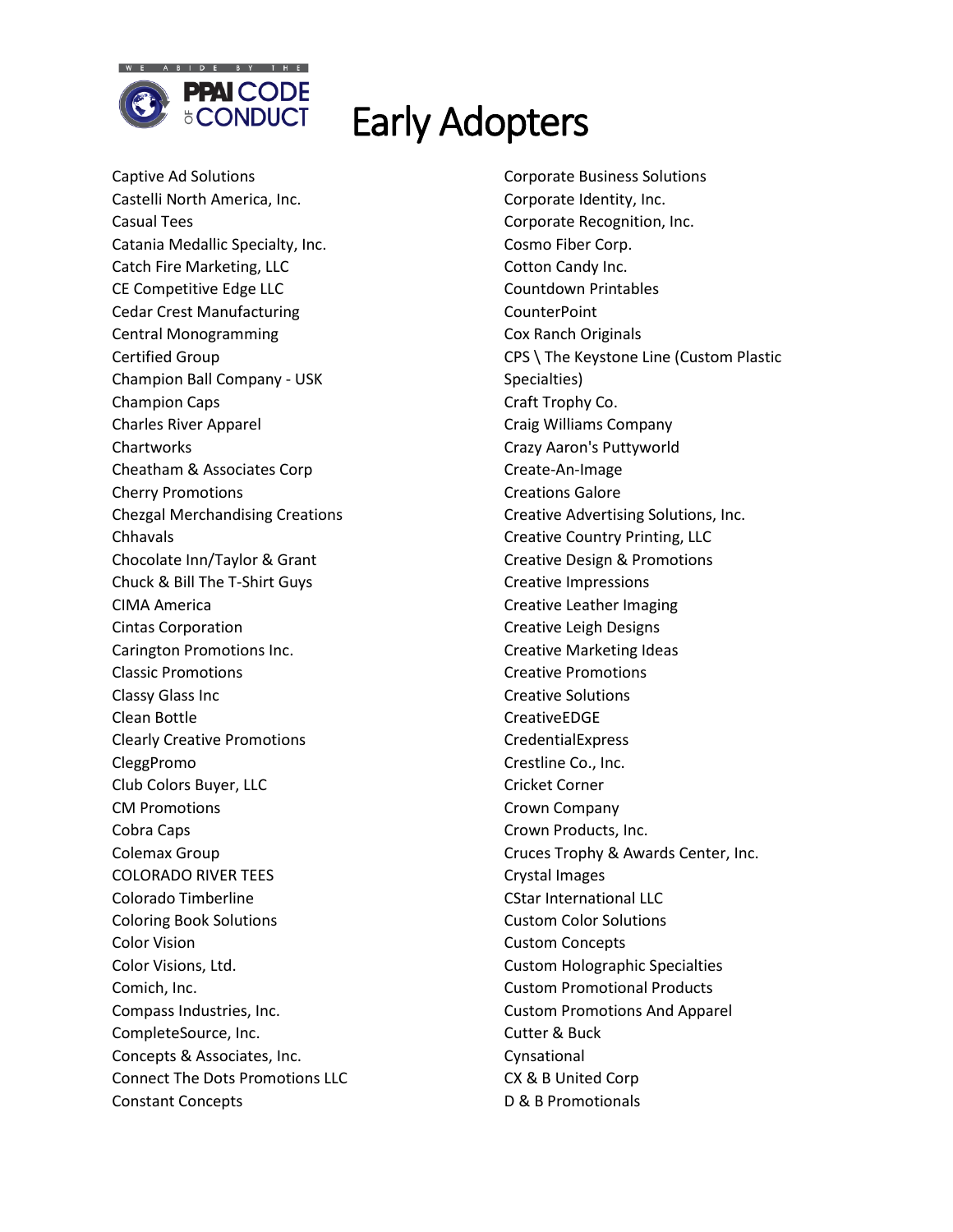

D and S Designs Daedal Design Studio Damselfly Outfitters Dard Products, Inc. (Tag-Master Line) Data Management, Inc. Debco Deitz Business Promotion, Inc. Delightful Details Delta Apparel, Inc. deRose Promos DES FINANCIAL SERVICES Dba Patson Resource **Solutions** Designer Advertising DEVARA DH- Promotions, LLC Diamond Cosmetics, Inc. DICOTA Different Drummer Promotions, Inc. DIGISPEC Digital Imports Digital Xpress Printing Distributors First International, Inc. Diverse Printing & Graphics, Inc. DK Promotions Colorado DMC DESIGN DoctorPromo Promotions Dogwood Promotions, Inc. Donna's Printing Doulos Threads Dream Work Promotions Dri Duck Traders DT Enterprises Dunbrooke Apparel Corp. Dutton Promotional Advertising Dynamic Digital Designs, Inc. DZ Promotional Printing Easy Green Shop Eco Promotions Ecompanystore Ecorite Eddystone Designs Edventure Promotions, Inc.

Edwards Garment Company Ego ID, Inc. Elegant Thread Creations,etc. Elevate Brand Marketing Elevate Promo Elite HK Corporation EMB Designs Embroidecor Embroidereez Embrotex S.A. De C.V. Emergency First Aid Products 2011 Inc Empire Pen EMT Encore Awards Encore Promotions, Inc. EnduraPack Engage Marketing Group Ltd. Engravings & Trophies In Leola ENOSIS Graphic Solutions EPoly Corporation Essential Creations ETS Express Evans Manufacturing, Inc. EvPro Exceptional Specialty Promotions Inc. Exhibit Arts LLC Fairware Promotional Products, Ltd. Faithfully Yours Apparel & Promotions Fanfare Promotions Inc Fast Lane Enterprises, LLC Fastbadge, Inc. Fey Promotional Products Group FGR Advertising Specialty Division Fields Manufacturing Filexec Finn Graphics, Inc. First Choice Publishing & Communications LLC First Place, Inc. Fixed Impressions Flags, Specialties, Etc. Dba Flags & Specialties Fleetwood Photo & Digital Foamworx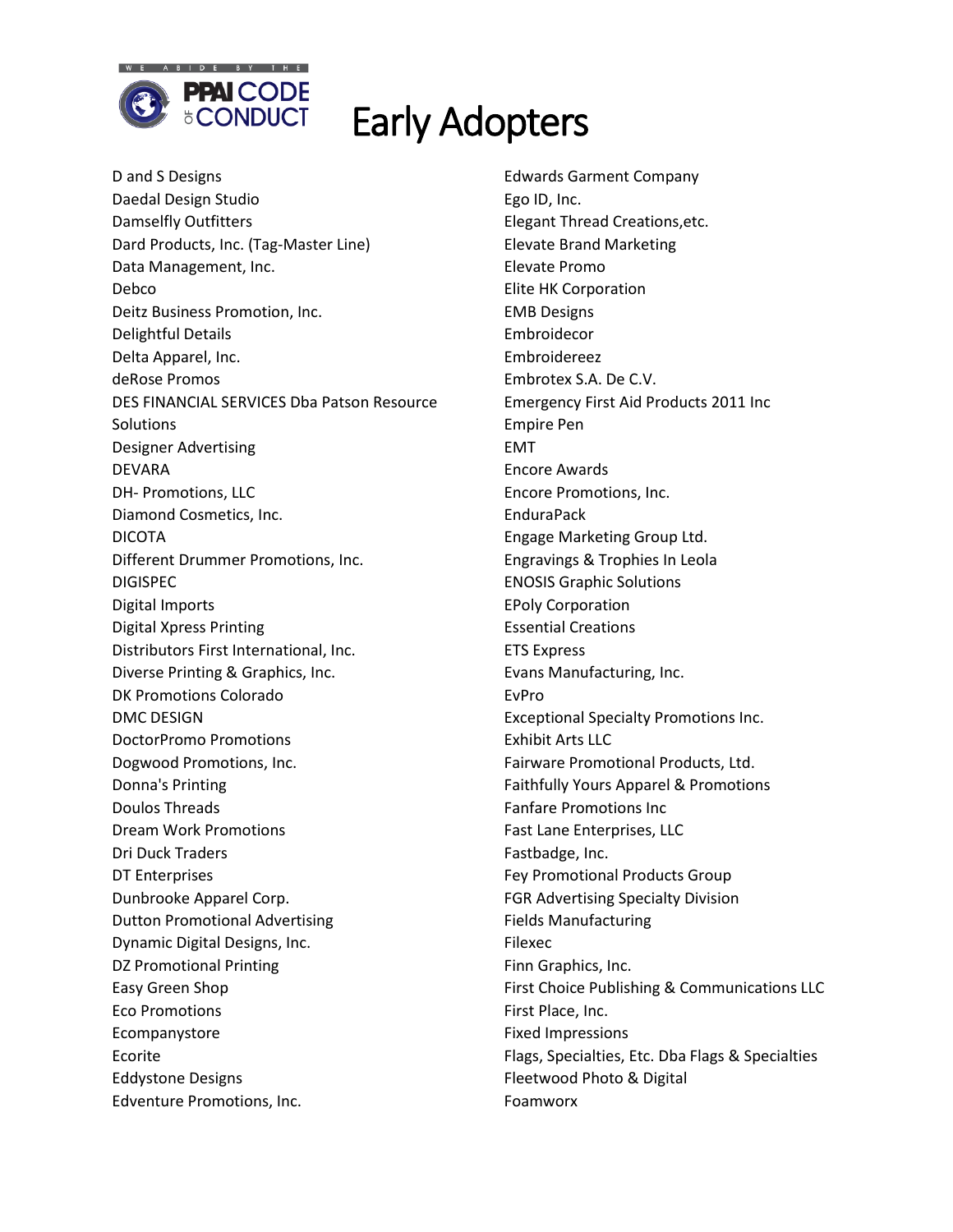

FocusMCS Fond Memories Engraving Co. Foursome Golf Corporation D/b/a Tee It Up Promotions Foxglove Promos Frank Communication Solutions, LLC Franklin Pro LLC Freelance Print Solutions Front2Back Designs Frontline Marketing Frysinger Printing Solutions Full House Enterprises Full Line Specialties, Inc. Fuller Creative Services Future Bulletins, Inc. Futura Net Solutions Fyten Marketing & Promotions G & A Sales Galaxy Balloons Gamehide Games People Play Gardner & Gardner [G&G] Gary Plastic Packaging Corp/Garyline GatewayCDI GearUp Performance Wear Gee & Associates, Inc. Geiger Gem Vinyl Graphics Gemline GEMPIRE/gwi Genumark Promotional Merchandise Inc. George Jackson Promotions, Inc. Get Smart Promotional Products Gibco, Inc. Gimmick Company Gifted Expressions Giftland Works LLC Giraffe Promotions Glendandy Marketing & Advertising Go Imprint Going Logo Promotions, LLC Gold Bond, Inc.

Gold Coast Promotions Gold Crown Productions Gold Medal Ideas Golden Pacific Golden Source International Goldner Associates, Inc. Golf Tee Printers Gonzo Strategies Goodhope Bags Ind. Inc. Gordon Sinclair Gorilla Marketing GR Kreations, Inc. Graffiti Grand View Associates LLC Grapevine Designs LLC Graphco Line Graphic Electronics, Inc. GRAPHIC FX INC Graphik Business Accessories Graven Image Grays Harbor Stamp Works Great Bridge International, LLC Great West Promotions Inc. Greater China Industries, Inc. Green Banana Promotions Green Field Paper Company Greenhorn Mountain Traders GREENTREE PROMOS CORPORATION Groovie Impressions Guayabera Mfg. Guillow, Inc. Gunfire Company Halls & Company HALO Branded Solutions Hampton Technologies LLC **HandStands** Harmony Promotional Solutions Hartleigh Creations Hartwell Classic Apparel Hasseman Marketing & Communications HATTERAS HI STARR INC. Hawk Business Specialties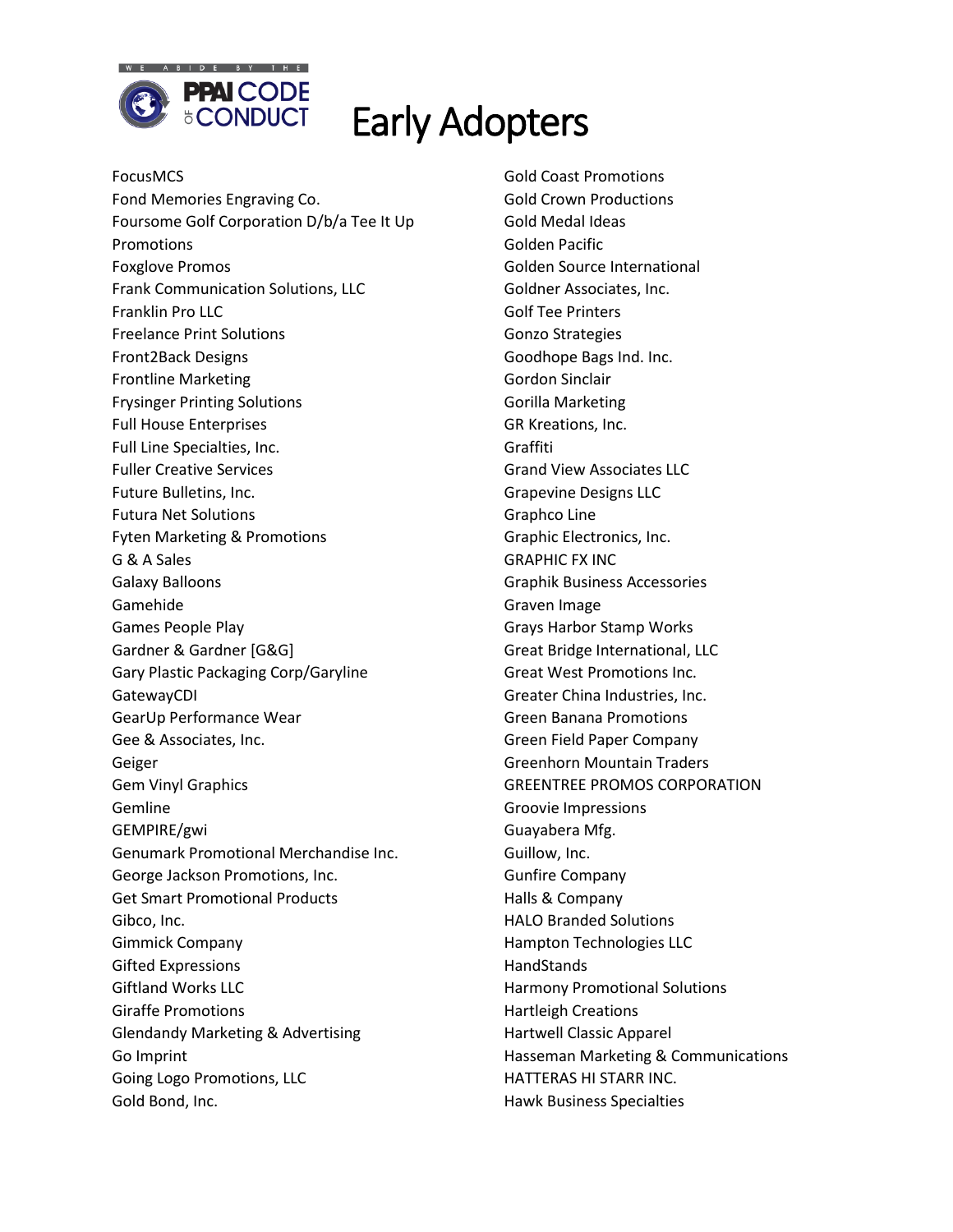

Hayman Creative Promotional Products Agency Hazel Promotional Products Headwear USA Heartland Enterprises Heartland Promotional Products, LLC HeaveHo Promos Heaven Sent Supplies Hebson Promos Hemp Monkeys Heppner Marketing Heritage Screen Printing Inc. Herman Berman Company HGX Creative Hi Pro Corporate Sportswear High Impact Promotions Hilasal Hillarys LLC Hit Promotional Products HLG Promotions Plus Inc. Hoppen Advertising Specialties Horizon Promos Hospitality Mints Hot Market Design Hotline Products Howard Miller Co. HPC Global HSB Huffermen Inc Humanetees LLC Humphrey Line HYS Marketing Products LLC I.D. Me Promotions I Miller International I Promote you IClick Idea Workshop Inc. Ideation Promotions & Apparel Ideavation Identify Yourself Identity Gear Identity Impressions Idol Memory

IGC Global Promotions NV Illini/Altco Illinois Glove Company Image Group Inc. Image Group of Georgia Image Is Everything, Inc. Image Masters Image Screen Printing, Inc. Image Source, Inc. Imagecrafters, Inc. Imaginative Embellishing Impex International Inc Impressions in Ink Imprint Express In Tandem Promotions Incentives West Indiana Metal Craft Indicusbag Indigo Info Publishing & Printing Ink Nutz InkHead Inc. Innopack USA, Inc. Innovation Line Innovative Marketing Consultants Innovative Marketing Solutions Innovative Printing Solutions Innovative Stitch & Screen, LLC Integra Business Forms & Designs Integrity Promotional Solutions LLC International Merchandise Concepts Inventive Global iPromote Ltd. iPROMOTEu - Bizee Body Promotions Ipromoteu/3rd Eye Promotional Products IPROMOTEu/Ecobrander Promos Iron-T-Junction Island Approaches Dba Maine Camp Outfitters Island Specialty Products ITC Printing & Promotions It's A Snap! Div. Burnham Development, Inc. IT'S IN THE ART?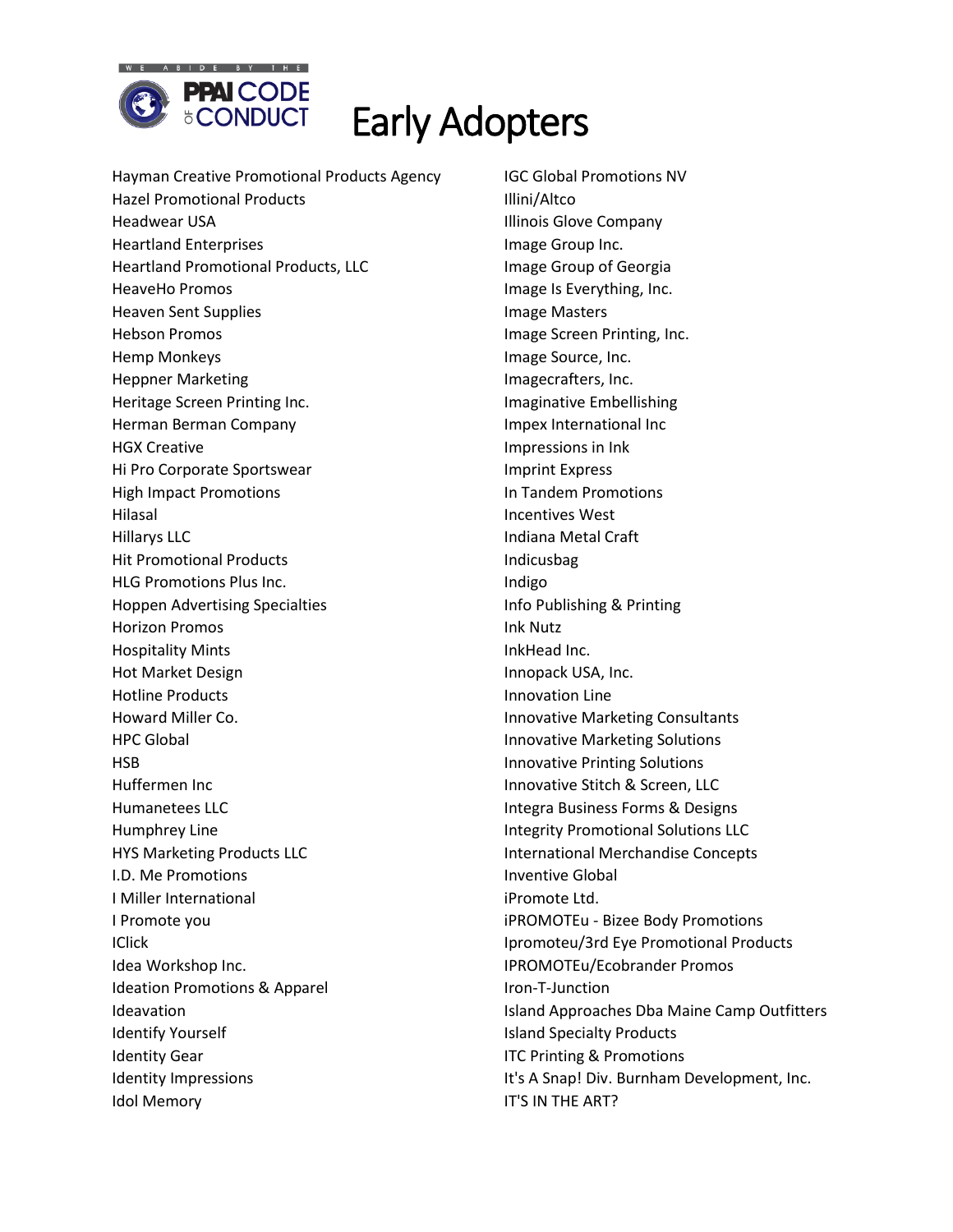

Ivahill Investments J. America (Wholesale Blanks Division) J and A Enterprises J. Charles Crystalworks Inc. J.LEE INTERNATIONAL LTD. J.W.'s Wholesale J4 promotional marketing Jack Nadel International JAM Impressions JBob's Designs Inc JC Graphics & Design JenMark Industries Jericho Enterprises Jerico Promotions Jetline JLM Associates, Inc. JMBerger Marketing JMTek - CorporateKey Joan's Trophy & Plaque Co Jornik Manufacturing Corp. Joseph Price & Associates, Inc. Journalbooks/Timeplanner Calendars Jp Media JP Promotional Products Inc. JT and Co. Juniper Promotional Marketing Justin Case K & R Precision Corp K & S Sportswear Kamin & Associates, Inc. Kanata Blanket Co Kaspo Inc. Kaye-Smith KelseyPromo Key-bak Promotional Products Kirby Graphix Ltd KIS Marketing KLAS Products, Inc. Kool Pak, Inc. Kool Stuff LLC Kreative Promotions, Inc. Kronex Global

Kudzu Consultants LLC L & L Specialties Lady Luck Enterprises Lamco Advertising Specialties Co. Lancaster Linc Lanco Corp. Lapgevity LP LarLu Lasting Image Promotions & Wearables Late For the Sky Production Laughing Moose Promos Launch Group Corporation Leader Marketing Solutions, Inc. Leading Edge Promotions Leed's Leppco Level 2 Sportswear Inc. Life Infinite Linchpin Marketing Solutions, LLC Links Unlimited Inc. Linx Corporation Lion Circle Corporation Lipic's, Inc. Liqui-Mark Corporation Lizard Promotions LJ Promotional Products LLC Lodge Manufacturing Company Logarrow Marketing Services LOGO Dynamics Logo Included Logo Marketing Group, Inc. (AIA) LOGO ON Logos Promotional Marketing Logomark, Inc. Lone Star Press, LLC Loom Craft, Inc. Lucky Bands LLC M N Worldwide INC Mac Mannes, Inc. MAC Specialties Ltd. Mad Hatter Promotions, Ltd MadeToOrder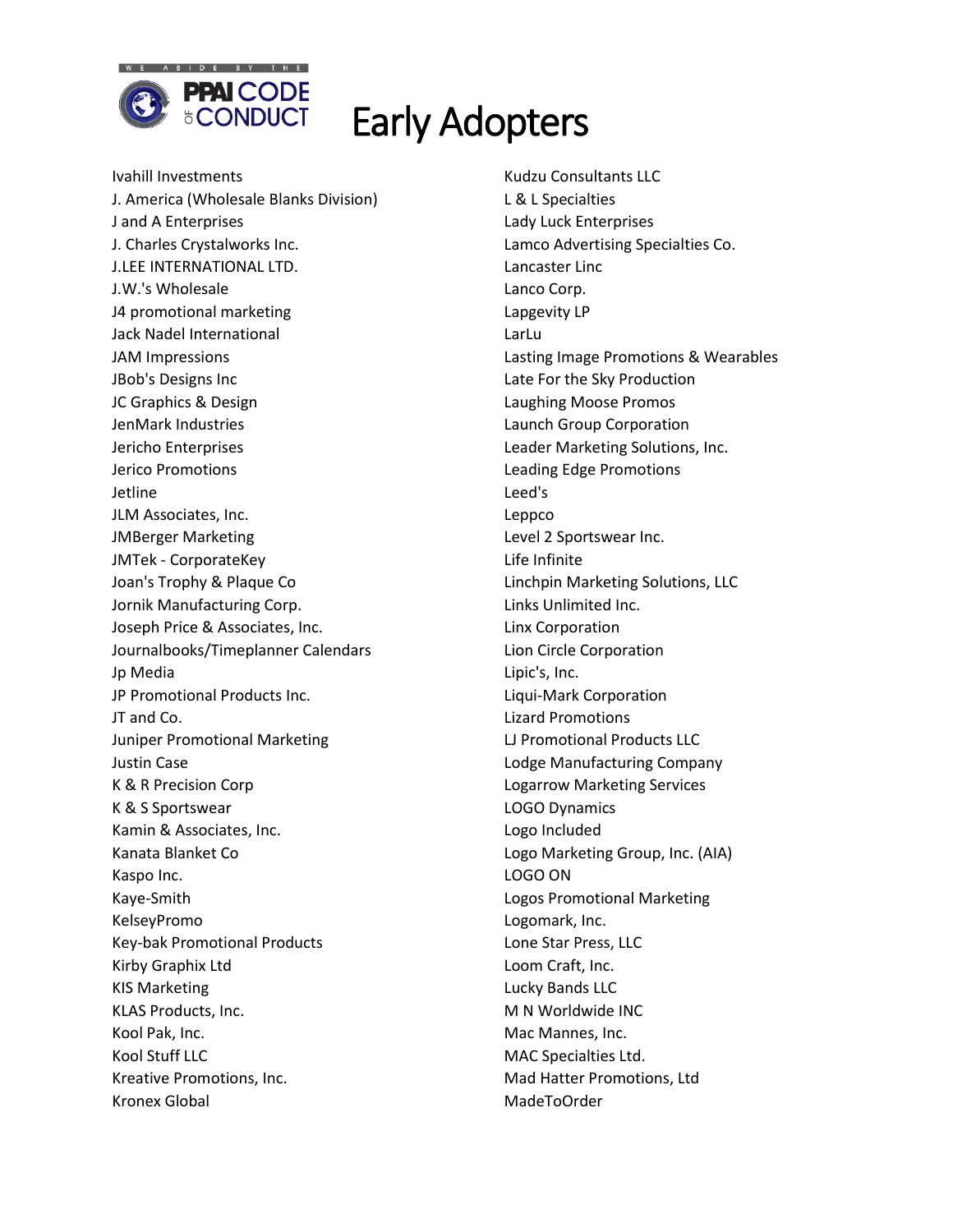

Magellan Promotions, LLC Magna-Tel, Inc. Make'n It Personal Manhattan Line, LLC Maple Ridge Farms, Inc. MARCO MARCO Ideas Unlimited, Inc Marie's Solutions Marken Industries Marketing Dynamics, Inc. Marketing Group Marketing Mix Marketing Promotions MarkIt Promotions Mary's Custom Products Mastercraft Decorators/The Guildlines MasterCast Ltd. Matrix Source Ltd. McDowell Incentives, Inc. McDreamy Promotions McEwen Cherry MediaTree Mehco Custom Printing, Inc. Meridian Metal Works **MetalMasters** Mjm Promotions Miaven Business Group Mid-America Industries Mid-Nite Snax(R) Milburn Mineral Springs Bottled Water Co. Minuteman Press Minuteman Press MLXL Productions, Inc. MMI International Trade MNB Corporation Mobile Edge MOCAP/Anchor Line Modern Methods LLC Moderne Glass Co., Inc. Molenaar, LLC Moller Promotional Products

Montana Silversmiths Morco, Inc. Morning Star Specialties Morrell Printing and Design Morton's Marketing Resources, LLC Motion Company Motivators, Inc. Mountain Island Promotions Mox-Nix LLC Mr. Beach, Inc. Mrs. Fields Gifts Mrs. Prindable's Multi Media Promotions Multiplicity Group Muse Mustard Seed Promotions MV Sport/Weatherproof MVOSS Promotional Products My Green Bag! Dba Tout Un Sac! Natico Originals, Inc. Nation Imprint, Inc. National Premium, Inc. NDS New England Leather Accessories, Inc. (Bugatti, Inc.) New Johnson Int'l Corp. NewClients Promotional Marketing Newton Manufacturing Co. Next Products, Inc. NorthStar Identity LLC Northwest Printing Options Inc Northwest Souvenirs Norton Marketing LLC Notes Inc.(TM) NU Crisp Image Apparel Nucom / Burk's Bay Numo NuTeK Business Products NW Digital Works Nyland & Company Okina Sales/Symphony Handmade Papers Olde Country Reproductions, Inc.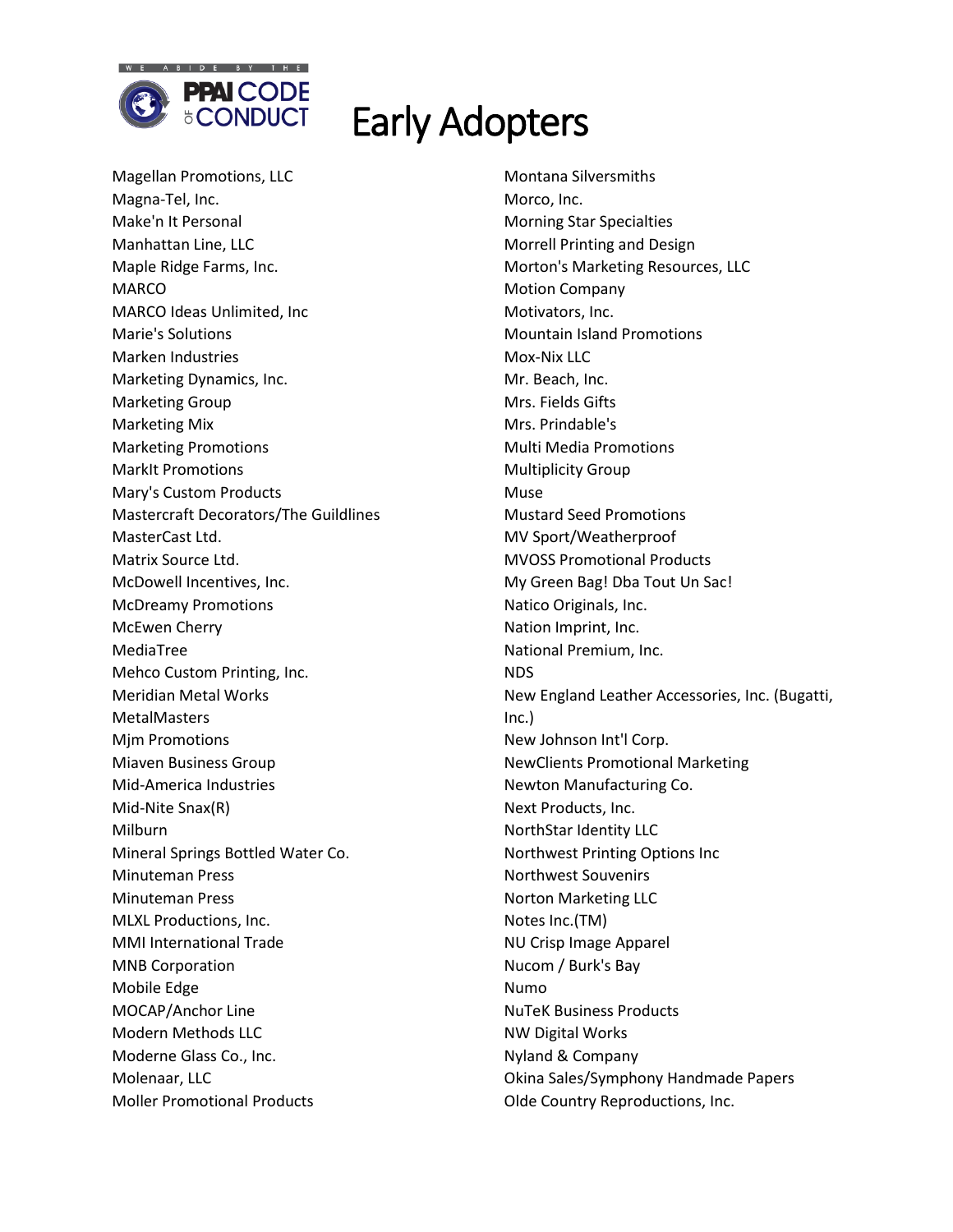

Omni Business Forms Omni Marketing Group Omnia One Stop General Merchandisers Onyx One J Promotions Inc One Source Business Solutions LLC Optimum Promotional Products Optimum Promotional Products, llc Opus By Collins Inc. Orange Planet Promotionals OrigAudio Outdoor Cap Co, Inc. OWEN GROUP WOVENS P3 Promotions P.S. Advertising Specialty Co. Pacific Western Sales Paperclip Promotions Papillon Promotions, Inc. Paragueria Iberia Sa De Cv Paramount Apparel International, Inc. Patterson Promotional Products, Inc. Paul Morgan DBA Avalon Apparel Payne Publishers PBS Ad Specialties, Inc. PCG Line Peak Promotions LLC Pedre Promotional Products Inc. Peerless Umbrella Co. Peiyork International Co., Inc. Pelican Products Co., Inc. Pencoa of L.I. Pentel of America, Ltd. Pepco Poms Perfect Imprints Perfect Promotional Products Inc. Perfection Printers Permark, Inc. PERRY SPECIALTY PRODUCTS LLC Personalized Gifts for You! Phoenix Specialty Printing Picnic Time, Inc.

Piel Leather Inc Pilot Pen Corporation of America Pinnacle Awards & Promotions Co Pinnacle Designs Pinnacle Printing & Promotions Pinnacle Promotions Inc Pinpoint Promotions and Printing Pioneer Balloon Company Pioneer Plastics Pivot Communications Group, LLC PLAUDITS Points of Light Pony X-Press Positive Impact Advertising Positive Impressions, Inc. Positive Sourcing & Production LLC Preferred Promotions LLC Premier Promotional Solutions, Inc. Premium Bag LLC Premiums By Zimber, Inc. Premiums Plus Inc. Prettyrocks LLC Priceless Kreations Primary Accents, LLC Prime Resources Corp. Principle Business Enterprises, Inc Print Experience Print Solutions PrinTech Printed In Stone Printing Department, Inc. Printing & Marketing Solutions Printworld International Pro Towels Production Creek Specialty Advertising Proforma Creative Promotions Proforma Angelini & Associates ProGraphic Signs & Banners Progressive Promotions, Inc. Proinnovative, Inc. Promo Central PromoCentric, Inc.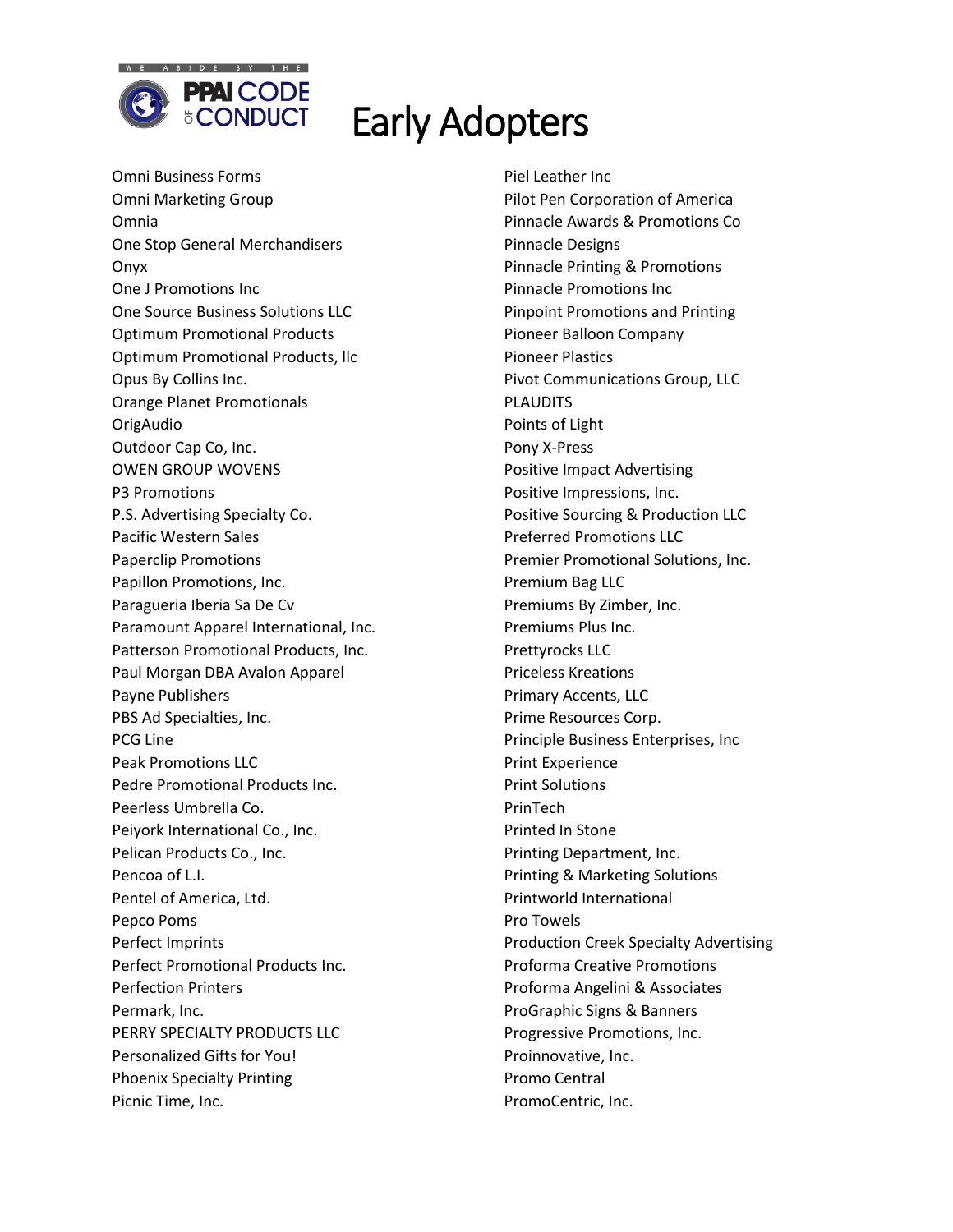

Promo Direct Promo Dog Promo Key LLC Promo Media Brand Promo Victory, Inc. Promo2Grow PromoPrint Group Promos 4 You Promos-N-Printing PromoShop Inc. PromoSource LLC Promostock US Inc. Promote In Tandem LLC Promote-IT Promotion Magic Promotion Products Mktg. Group Inc. Promotional Advertising Solutions Promotional Consultants, Inc. Promotional Edge Promotional Marketing Services, Inc Promotional Marketing Specialties Promotional Partners Promotional Product Inc Promotional Products Association International Promotional Vision LLC Promotions Click LLC Promoto Marketing ProPac Marketing Proven Promo Providence PSA Worldwide Corp. Punch Products USA, Inc. Punch Promotional Products Purple Moon Promotions Purple Snow Qcorp QDI Quality Distributors, LLC Quake City Casuals Quality Resource Group, Inc. Quarry International Ltd., Inc. Quick Concepts Promotions Quick Point, Inc.

Quikey Manufacturing Co., Inc. Quinn Flags & Banners R3 Sport Llc Raining Rose, Inc. Rainkist Umbrella Company Ranchmark, Inc. Ready 4 Kits Recognition Concepts Red Ball Specialty Printing Red Owl Group Red Rover Promotions Redline Redman I Am Promotions Remembered Expressions Replogle Globes, Inc. Revolution Mfg Revolution Promotional Marketing, Inc. Rex Images Reyes Promotional Marketing Richardson Brands Company Rick Olson Advertising Riedy's Gift Express Ri-joov Specialties Risinghill Marketing RiteLine LLC River's End Trading Company RJF Marketing RK Graphics, LLC RMG Key Associates LLC RMR AWARDS & RECOGNITION Roadrunner Marketing Robertson Marketing Group, Inc. Rockland Embroidery, Inc. ROI-Line/Source Abroad/Awareness-Line Rosneck Promotion Agency Royal Industries Royce Leather/Emporium Leather Co. Inc R.S. Owens & Co., Inc. RTF Accessories Ruby Hancox Rum River Promotions Rustico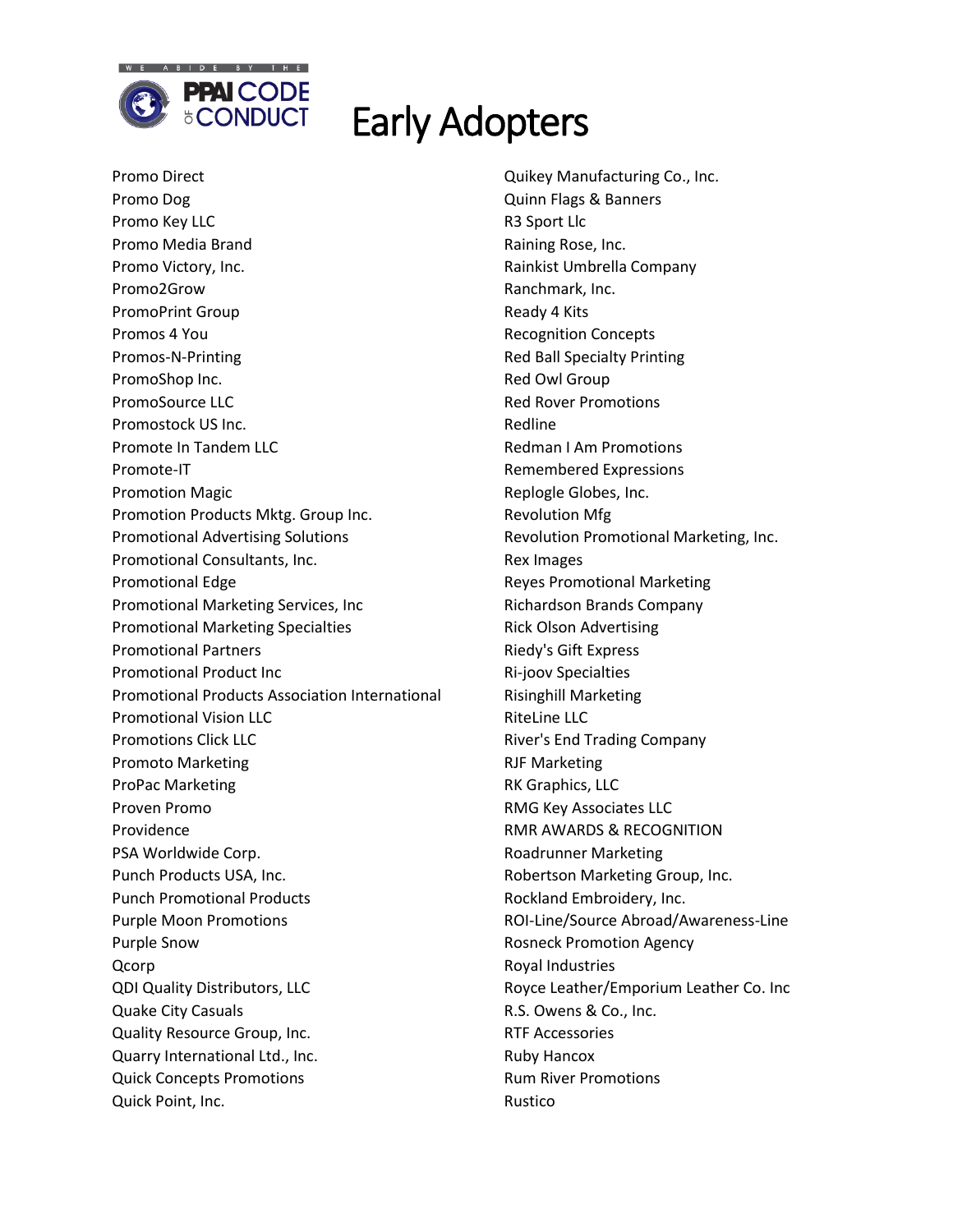

S & M Enterprises S & S Activewear S & S Creations, Inc. S.A. Promotions Sabina Sagaform Saige Consulting Ltd Sanford Business-to-Business Division SanMar SAMCO Line SayNoMore! Promotions Say It! Scarborough Specialties, Inc. Scentco Inc Scott & Associates, Inc. Screen Designs and Promotions Screencraft Tileworks Sebella Concepts Serve-Right Seven Sourcing Seville Corporation Sewly Yours, Ltd. Shads Advg Inc. Shark Promotional Products Sharp Ideas, Inc. Sheahan & Company, LTD. ShedRain Corp. Shepenco Show Ur Tees Showdown Displays Shumsky Side By Side Multimedia Sierra Office Supplies Sign Solutions Signet, Inc. Signs For Success Signature Promotions International Signet, Inc. Silver Eagle GPX, Inc. Silver Screen Printing Simply Belle, LLC Simply Dynamic Creative Services

Simply Promo Sims Street Mercantile Sir Speedy Printing & Marketing SJB Promotions, Inc. SJT Enterprises, Inc. Skinner & Kennedy Co. SLD Marketing Group LLC SLS Gifts Sls Gifts, Sales & Consulting Smart Promotions Smart Stitch Llc Smileycookie.com Smoky Mtn. Graphics SnugZ USA So Tons Creative Sock101.com Solar Advertising Solutions Etc Solutions Printing Sonic Enterprises LLC Sonoma Promotional Solutions Sourcery Solutions LLC Southern Plus SouthWest Ad Promotions Specialty Advertising Works Specialty Incentives, Inc. Spector & Co (The Spector Image) Spectrum Print Graphics SPEEDLine SPENCER PRINTING, INC. SPI Promotions Sporting Edge Marketing Sports and Promotional Specialties Sports Depot SPORTS SOLUTIONS, INC. Spot Prints St. Croix Promotions Stamps.com DBA PhotoStamps and PhotoStamps Promotional Products Standard Ink Staples Promotional Products STAR PRINTING USA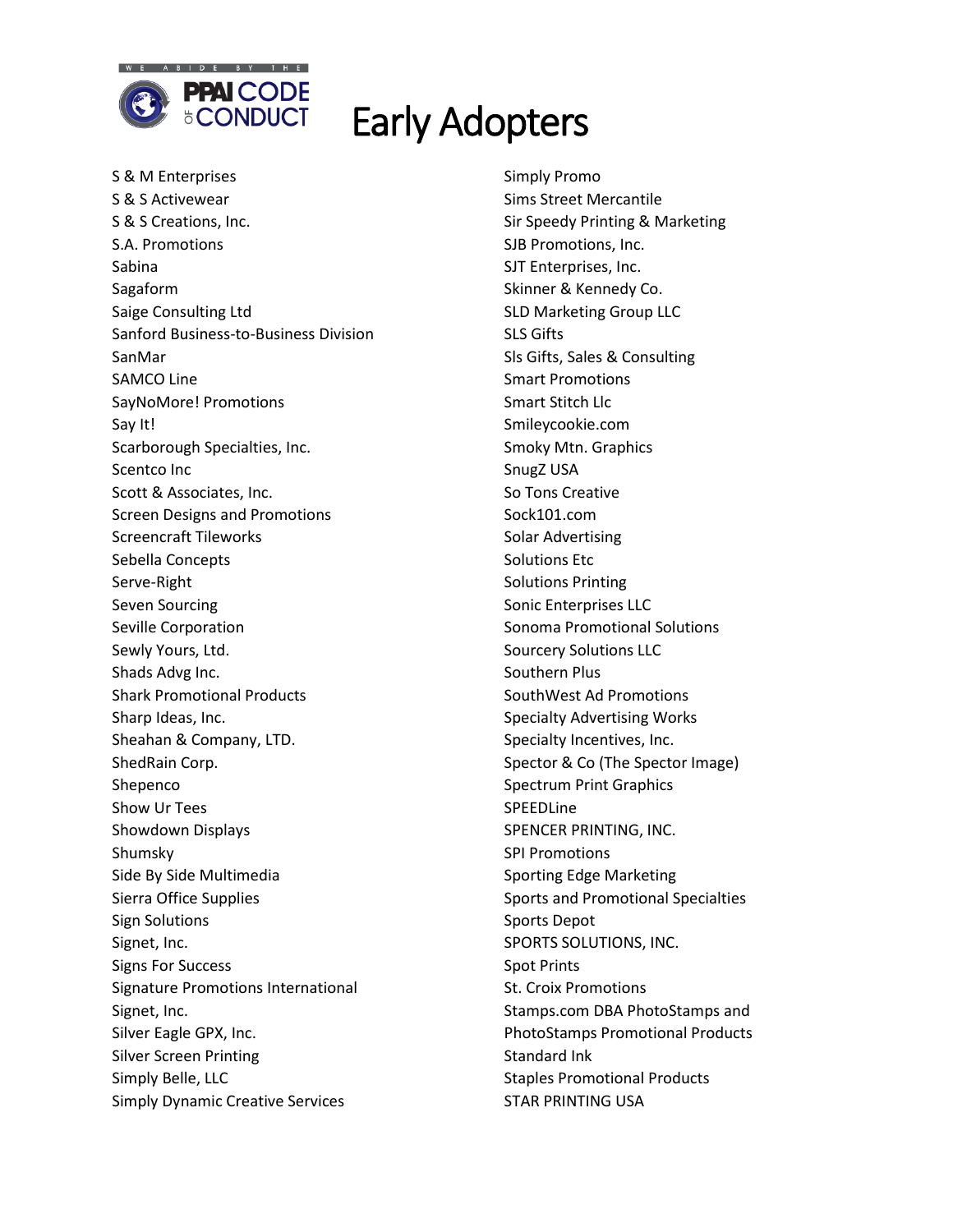

Starlight Advertising Specialties & Promotions Starline USA, Inc. Stellar Designs Step 2 Promotions, Inc. Sterling Cut Glass Co., Inc. Stewart's Valley Advertising Stone Canyon Promotions LLC StoneyCreek STOPNGO Line Story Promotions Strategic Marketing Services, Inc. Stromberg Brand Strong Leather Co. Suburban Sportswear Summit Group Sun Promotional Products Sun Valley Graphic Design Sunbelt Graphic Systems Sun Coast Merchandise Corp. Suncoast Specialty Printing **SunGraphix** Sunrise Identity Suntex Industries Superex Superior Printing & Promotions, Inc. SWC Enterprises Inc. Sweda Company, LLC Swifty Printing & Graphics Symphonix Solutions Inc Synergy Media Ltd Tag! The Creative Source, LLC Tango Partners TARGETLINE Tattoo Factory, Inc. TCB Specialties TCG United Team Mates, Inc. Tees and More Tempo Industries/Timenet Terry Collection Terry Town Texas Best Promotions

The Allen Company The Antigua Group The Apparel Group The Art Department.com The Bentcil Co. The Bob Levitt Company The Book Company The Bradley Co. The Creative Advertising Group The Creative J The Dunstan Group LLC The Finney Company The Gift Counselor The Green Garmento LLC The Identity Group Inc The Image Group The Imagination Company The Impressions Group, Inc. The Innovative Line The King's Ink The Landmark Image The Logo Store The Magnet Group The Marketing Dynamics Group Inc. The Morse Group The Mort C. McClennan Co. The Neighborhood Office The Newman Group The Page Seed Co. The PAGI CORPORATION The Partnership Network Inc. The Perfect Promo The Platform Group Gallery The Positive Line The Promo Dude The Promo Marque The Promotions Chick The Promotions Dept. The Quantum Group The Ronin Network The Sourcing Department LLC The Sourcing Group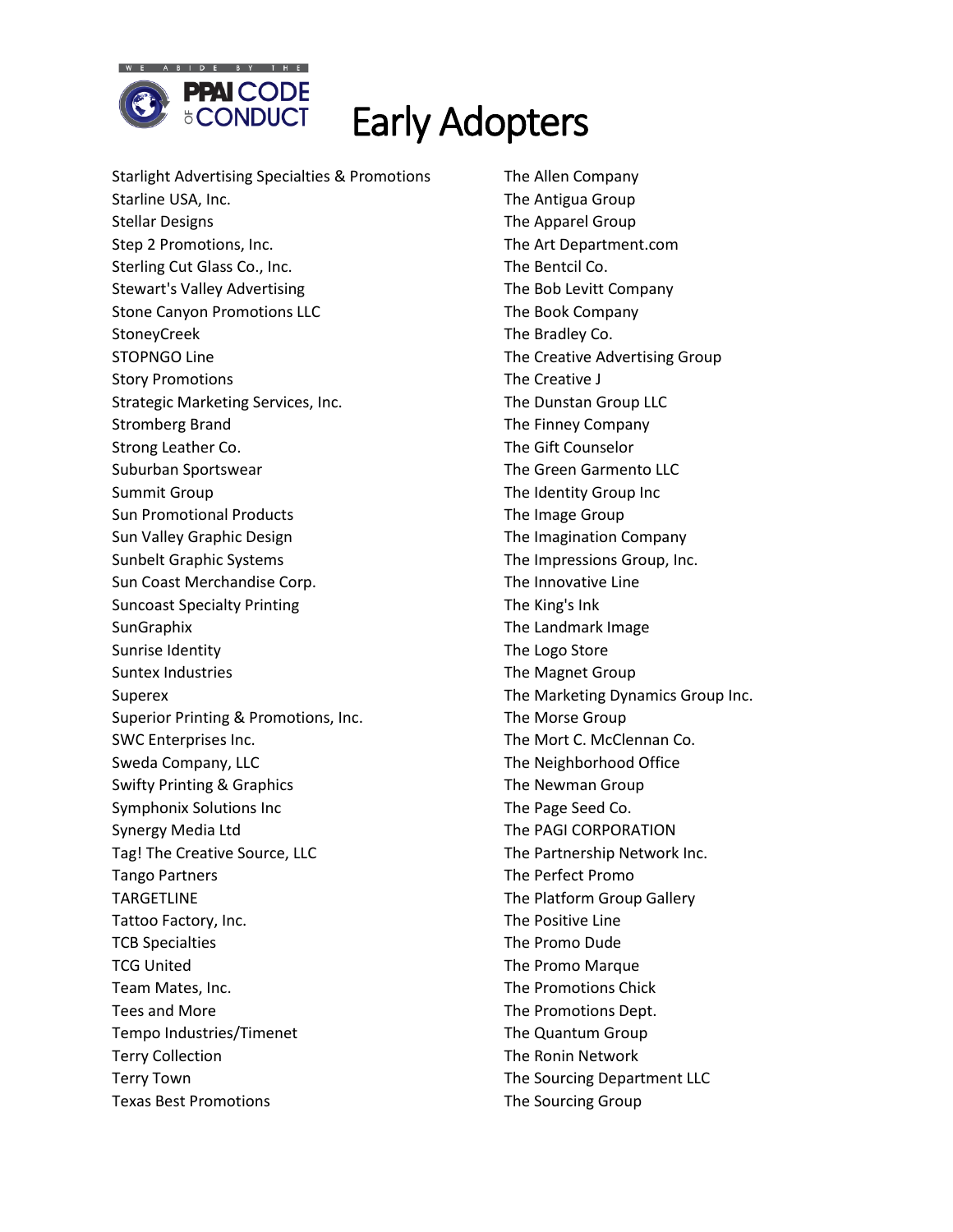

The Sourcing Solution The Sourcing Team Ltd. The Specialty Advertising Company The Spice Lab The Vernon Company ThermoServ Ltd. Think Drink Inc. Think Ideas Third Day Creations, Inc. Thomas Graphics **Threadmasters** Tim Brown Consulting Timberwolf Products Tingley Rubber Corporation TKO Marketing Solutions Inc. TLC Wholesale Sign & Banner Toddy Gear Top Promotions, Inc Top Stitch Embroidery Total Promotions Group Inc. Towel Specialties Trademarks Promotional Products, L.P. TradeNet Publishing Co. Trainor Business Forms & Printing Tranter Graphics, Inc. Treasure Coast Advertising Specialties, LLC. Treetop Specialties and Apparel Trend Brand Solutions Trend Branded Products TRG Group Tri-Mountain Triple Tree True Promo, LLC TWG International twgiMARKETING/The Wright Group, Inc. UnbeatableSale.com Undercover Printer Uniflex Holdings Inc. Unique Events Universal Commerce LLC Uppercut Promotion, Inc. Upstart Promotions Inc

Urban Circle US Flash & Technologies USA PROMO ITEMS, LLC U.S. Safety & Promotional Van Kirk & Associates DBA Ad Specialties of America Vantage Apparel Vantage Point Marketing Network Vector Impressions, Inc. Vertex Printing Inc VeteranAwards.com Victorinox Swiss Army, Inc. Victory Apparel & Printing Solution Visions Awards Visions/Awardcraft Visstun Visual Images Ad Specialties, Inc. Vitronic Promotional Group Vorce & Associates DBA First Impressions VP Brand WAG MORE MEDIA GROUP Wall 2 Wall Promotions, LLC Wall Street Greetings, LLC Warwick Publishing Company Washington Promotional Group Waylan Designs We Promote You Web Ad-Specialty Webb Collection Webb Marketing We're Forms Inc Werner Marketing Group West End Promotional Products, LLC West Texas Promotions Westco, Inc. Westpy Marketing Services, Inc. Whatever! Promo Agency Wholesale Resort Accessories Widgets Promotions,Inc. Wild Bill Shirt Company Wild Cat Souvenirs Winners Circle